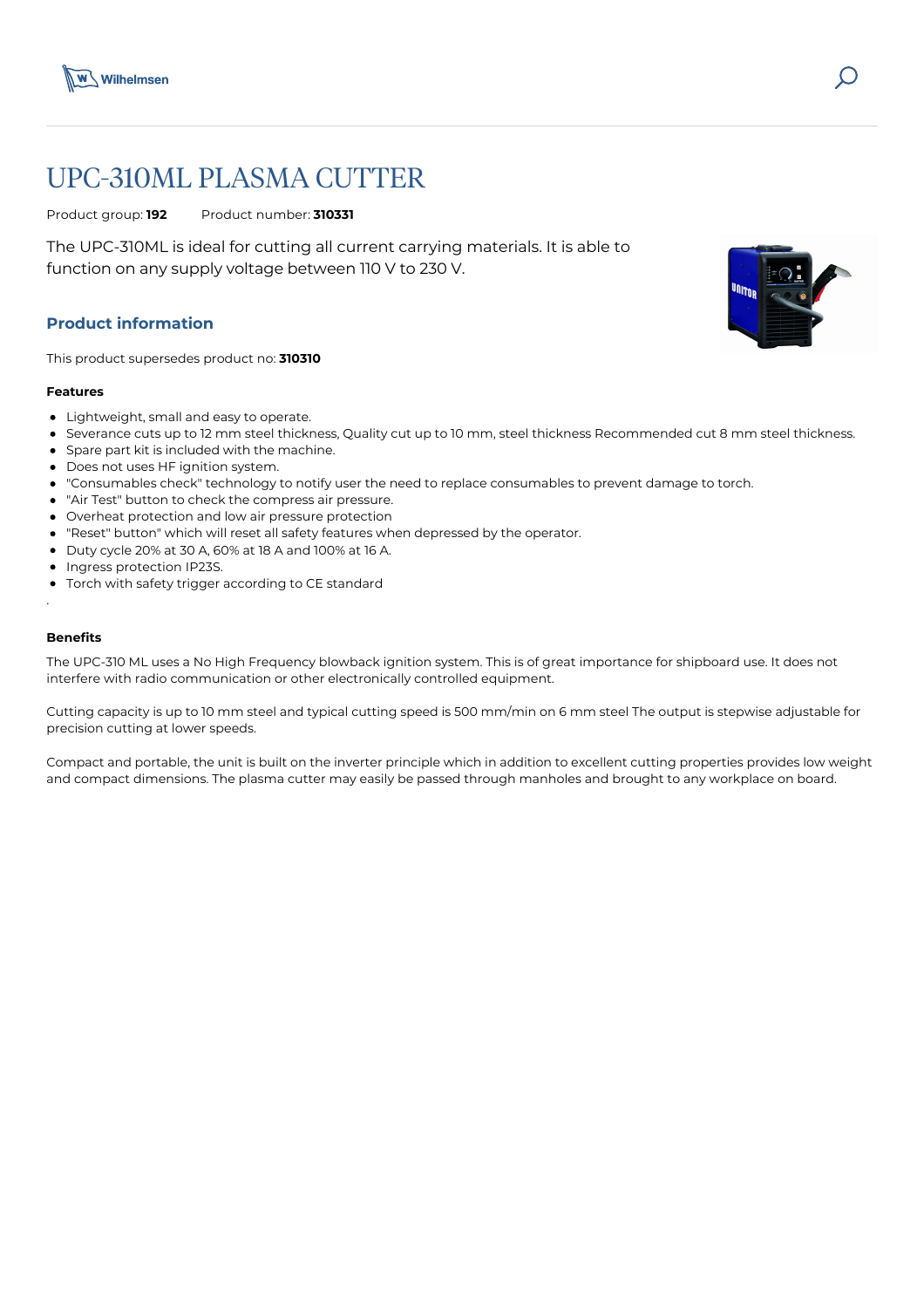# **Specification**

### **General**

| Invent<br><b>Hazard</b><br>Material<br>(IMO/EU)<br>classification | $D-1$                                                                                                                                                                        |
|-------------------------------------------------------------------|------------------------------------------------------------------------------------------------------------------------------------------------------------------------------|
| Product<br>catalog URL                                            | https://www.wilhelmsen.com/product-<br>catalogue/products/welding/arc-welding-<br>equipment/arc-weldingcutting-machines/unitor-<br>plasma-cutter-upc-310ml/?epieditmode=true |

## **Technical data**

| Air flow [I/min]          | 100              |
|---------------------------|------------------|
| Air pressure [bar]        | 5.5              |
| <b>Ingress protection</b> | IP <sub>23</sub> |
| <b>Temperature class</b>  | Н                |
| Voltage [V]               | $110 - 230$      |

The UPC-310ML is supplied with 3.5 m Primary cable , Torch with 6m cable, Return clamp with 6 m cable with DIX25 connector, Initial supply of consumables is 2x Electrode, 2 x Tip drag, 1 x Cartridge.

#### **Documents**

[310331\\_UserManualRev01](https://media.bluestonepim.com/e4deb258-8122-4fdf-9d12-b42f3e0e812d/cc94d101-3e28-4661-ada1-cf7abc167f0f/UCPt1FoG8faPNAyyErTi7bIG2/7KD6Lx9m6obFAOiQU0TIaXDez.pdf)

[310331\\_Troubleshooting Manual PW](https://media.bluestonepim.com/e4deb258-8122-4fdf-9d12-b42f3e0e812d/c46460a2-b898-4da7-ab6d-8cc7a3aff6d8/v4Z1zunMyEzxvoHx2caKyz0Ta/Dwv1GCbusmQrR6Q7CCGduXjND.pdf)

[SDoC and MD for IHM](https://media.bluestonepim.com/e4deb258-8122-4fdf-9d12-b42f3e0e812d/497cf249-b3b7-4b04-83d3-cc7f5ccbac82/fdlXfIEaGsZiSUIf0CKWH7eKv/qLG7T1rRcaMj7jQcKN7PjPjsX.pdf)

## **Related products**

#### **Accessories**

| 510453        | LEATHER SPATS. PAIR                                    | 176024 | PORTABLE WELD.TABLE     |
|---------------|--------------------------------------------------------|--------|-------------------------|
| 510438        | LEATHER JACKET LARGE                                   | 632786 | WELDERS GLOVES, 6 PAIRS |
| 510420        | LEATHER APRON F/WELDING                                |        |                         |
| 310326        | CIRCLE CUTT. GUIDE F/UPC-310TP, UPC-310ML,<br>UPC-85ML |        |                         |
| <b>Spares</b> |                                                        |        |                         |

| 310338 | CONSUMABLE KIT FOR UPC-310ML             | 310333 | TORCH HEAD FOR UPC-310ML/UPC-85ML       |
|--------|------------------------------------------|--------|-----------------------------------------|
| 310336 | TIP DRAG CUTTING FOR UPC-310ML/UPC-85ML, | 310337 | SHIELD CUP BODY FOR UPC-310ML/UPC-85ML  |
|        | SET OF 5 PCS                             | 310334 | ELECTRODE FOR UPC-310M/UPC-85ML, SET OF |
| 310332 | TORCH WITH 6M CABLE FOR UPC-310ML        |        | 5 PCS                                   |
| 310335 | START CARTRIDGE FOR UPC-310ML/UPC-85ML   |        |                                         |

## **Is frequently bought together with**

| 779032 | AUTODARK 300 WELDING SHIELD |
|--------|-----------------------------|
| 624585 | AIR LINE UNIT FIL/REG/LUB   |

#### **Dimensions/Weight**

| Dimensions L x W x H [mm] | 430x160x350 |
|---------------------------|-------------|
| Weight [kg]               |             |